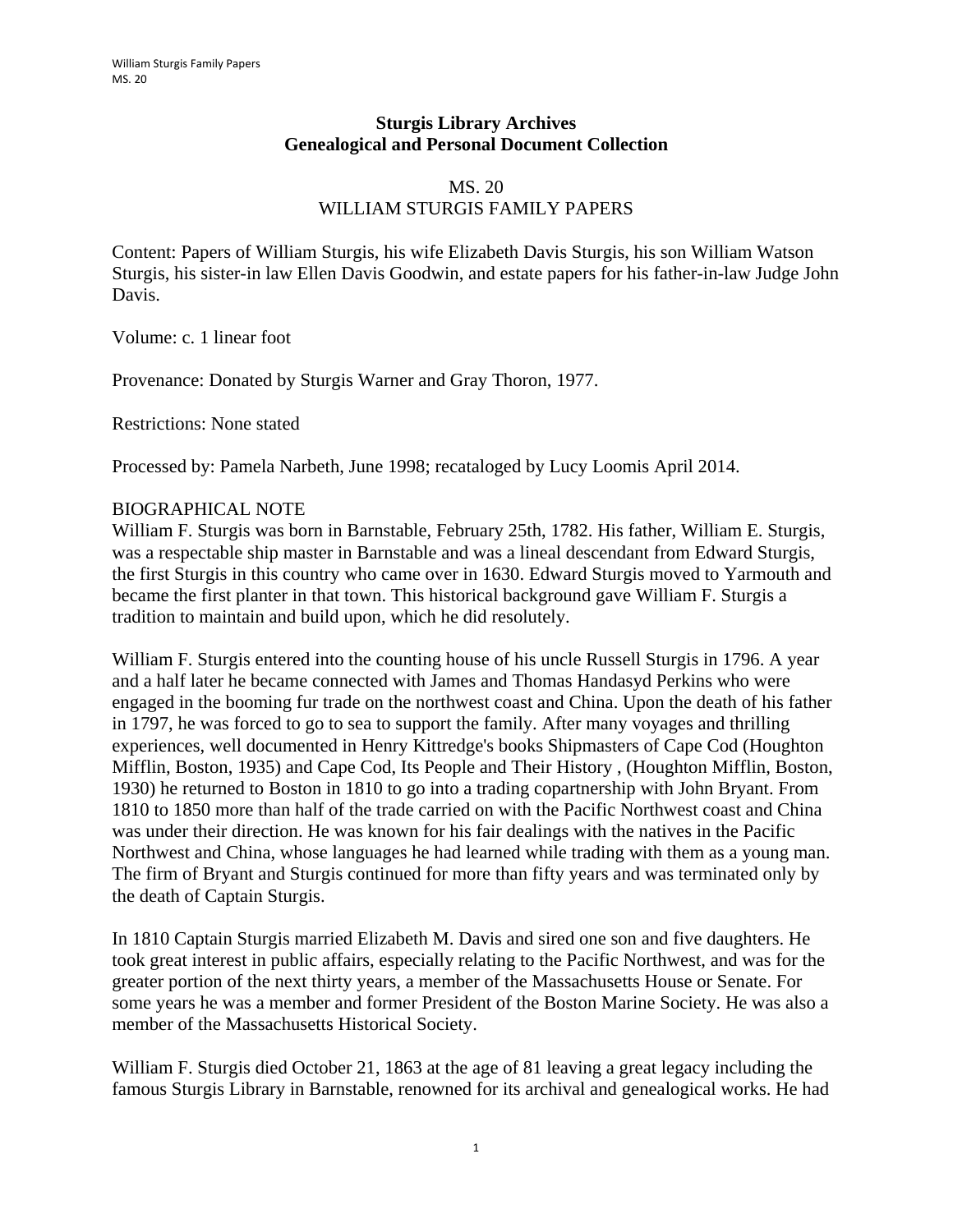bought the house, where he had been born, from the Chipman family and donated it to Barnstable to establish a public library for the village. He donated his own 1,300 books to begin the collection, and \$15,000 to establish an endowment.

### SCOPE AND CONTENT

The William Sturgis Family Papers contain correspondence, manuscripts, estate papers, deeds, stock certificates, lectures and a family Bible. The Papers are divided into six personal series - I: William Sturgis; II: Elizabeth Davis Sturgis; III: William Watson Sturgis; IV: Ellen Davis Goodwin; V: Judge John Davis; VI: Sturgis Family Artifacts.

Series I. William Sturgis has business correspondence, receipts, copies of manuscripts of journals, articles and lectures, and papers relating to his estate. The papers range from 1799 to 1863. There is both a photostat copy of the original handwritten "Journal of William Sturgis" (but not in his handwriting) and a typescript done in 1976. The lectures are also typewritten transcripts. The memorandum that was prepared under his direction for his obituary is modest, unassuming and very interesting. His estate papers include a published version of his will in the Barnstable Patriot, receipts for debts and bills to the estate. There are also deeds of Sturgis property, mostly in Boston.

Series II, Elizabeth Davis Sturgis contains one folder of correspondence of William Sturgis' wife Elizabeth.

## WILLIAM STURGIS FAMILY PAPERS CONTAINER LIST

### **Box Folder Contents**

### SERIES I - WILLIAM STURGIS (1782-1863)

- 1 1 Family biographical data, and collection provenance information
- 1 2 Business Correspondence and Receipts, 1839-1863
- 1 3 Sketch by William Sturgis of the Duke of Wellington, n.d
- 1 4 "Journal of William Sturgis," 1799; photostat copy of manuscript, 185pp.
- 1 5 "Journal of William Sturgis," typewritten copy of manuscript done in 1976.
- 1 6 "Summary of Northwest Coast Fur Trade by U. S. Vessels, 1799 1804" photostat copy of manuscript.
- <sup>1</sup> <sup>7</sup> <sup>3</sup> Lectures about the Northwest Sea Otter Trade & Northwest Coast Indians, 1845-1846. Transcripts prepared in 1976.
- 1 8 Memorandum for preparation of an obituary, c. 1862, prepared at his direction.
- 1 9 Estate of William Sturgis newspaper account and will, Barnstable Patriot, Nov. 3, 1863
- 1 10 Estate papers receipts for debts, 1863-1880
- 1 11 Estate papers bills, 1863
- 1A 1 Legal documents, deeds, 1821 1859 (21 items)